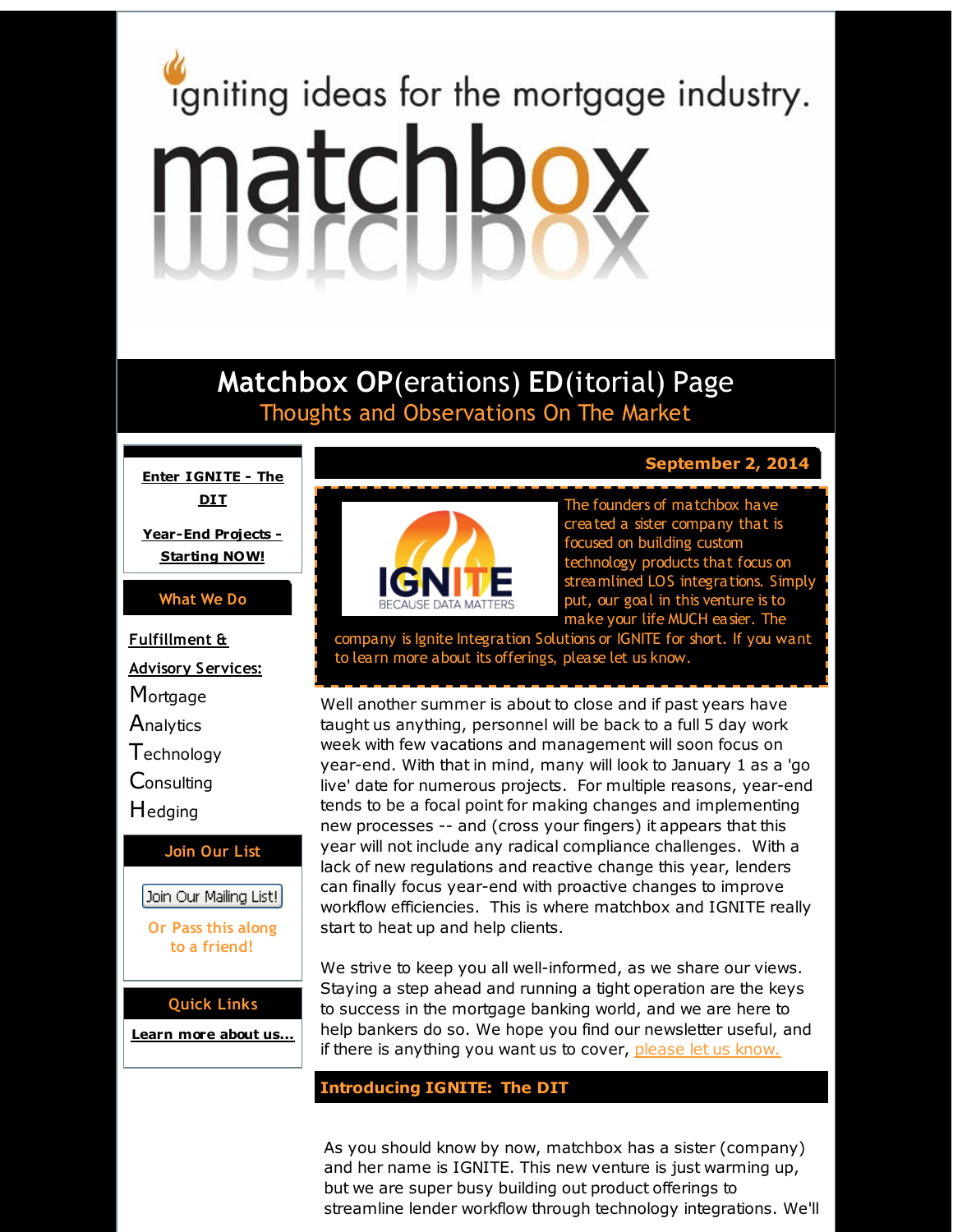be introducing these products in the newsletter and first up is the DIT (Data Import Tool)

The (DIT) is an application that can be used to make the most menial tasks in Encompass easy and save countless hours of cleaning up the mistakes of users in one quick batch update.

#### **Would you like to...**

-Update Purchase Advice fields for multiple loans in batch format?

-Update investor loan commitments & pricing in batch format?

-Correct HMDA data in batch when in a time crunch? That time of year is fast approaching.

-Quickly update NMLS data before your next quarterly submission?

-Allocate loans to a trade in a few seconds?

-Assign loans to team member quickly without entering a loan? -Efficiently log closing packages received from closing agents? -Normalize erroneous data to improve reporting and data integrity?

-Complete newly created fields on active/historical pipeline?

The above (and more!) can now be completed without EVER entering a loan!!! We're just scratching the surface here to give you an idea of how powerful this application can be and how it can revolutionize workflow efficiencies...and headcount.

If any of the above sounds good to you, then you NEED the DIT. With the cost to originate going up and up, can you afford to not be interested???

# **Year-End Projects - Starting NOW!**

Whether based on budgets, contracts, or just ownership demands, year-end has become a popular target for project completion and implementation. Working backwards if you have December 31st as the completion date for your project, then the project needs to be initiated in the next month or so in order to meet that deadline. As summer turns to fall, executive management turns their focus to these projects. After a lull over the summer lenders should begin pushing these projects. And of course the 6 month projects will only be given a 3-4 month timeline. matchbox helps lenders navigate through these projects, keeping them on course and completing the deliverables allowing the already limited staff to focus on the pipeline and closing loans. Our project engagements are primarily split between Ellie Mae's Encompass, Operational, and Secondary arenas - all of which have year-end implications.

Our focus on technology has been assisting clients with their **Encompass [implementation](http://r20.rs6.net/tn.jsp?f=001sWQjrjh7o7NEVuVAPn56XR2LDJOed_6T_FWyXWUt0CRBSr_eJYIodauEGa8lnV7FBaAqM-atGnCSP-iCROFjML7Q6y75MqNSmp8bCPqiyewmSzzVZeY9iOk7Bu_jo2y-7dzHjEgPizePHy1xXF5xAX-HhubiVhKoAYH-MfbUfCpMXRY9DtpTLlctkEUT6sWrDk29h1Fq5peHCGfDut1tMxmkuCccB7WjKa2Vmye0Zqo8IZQkQT2A-xxbG0ZxjYUvmnURcqmrKxo=&c=&ch=)**. The process begins with our Operational Review which involves looking at current operational processes from loan origination to loan purchase, understanding its current challenges and developing a customized scope for the project. The scope is determined by the intended goals of the system in association with setting realistic plans for implementation.

Of course many lenders aren't looking to implement a new LOS,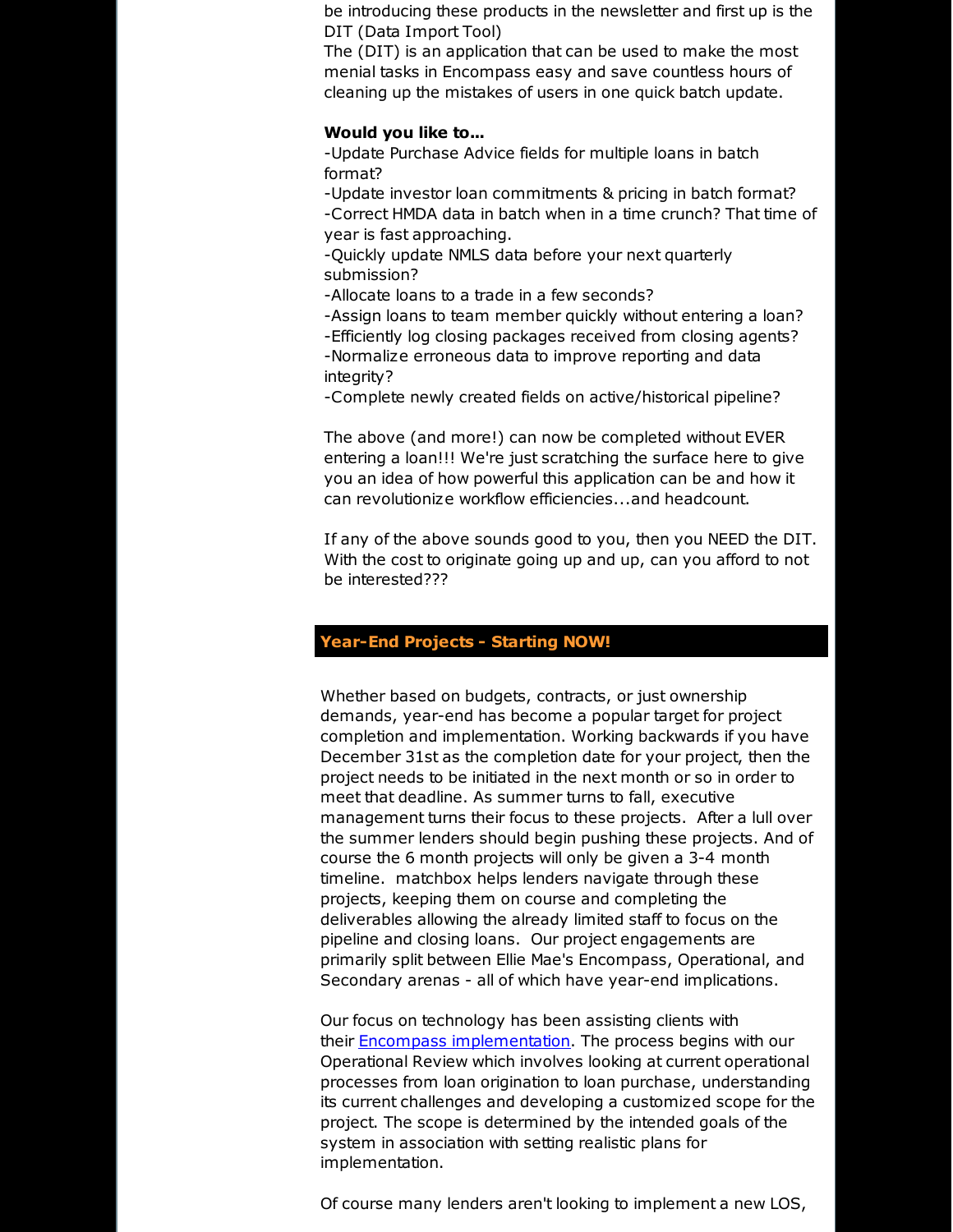but instead are eager to improve their workflow by better leveraging their [technology.](http://r20.rs6.net/tn.jsp?f=001sWQjrjh7o7NEVuVAPn56XR2LDJOed_6T_FWyXWUt0CRBSr_eJYIodSxa5-1t4zgbKiAD3oGtJ9vgjJz57uPqvPNtDUcSMaLSYAZ4YuWGYsyxe4Qz1FySZ48a94DHZuJDA6X6NZOk11MnqGCuodiH5KgX4LDtd11x_5-OqOrKVbkWE__3uL5d17o6Vrdl3h-addXVaNyJgo2a2_cQjP04ScNRzkJ0-z-XRUbRoLvGgs3J41MlqO2UD3zemRLRnuqFF0hOQYW9lvM=&c=&ch=) Our paperless conversion process converts lenders from a physical file environment to one where all files are virtual and easily accessible by all parties (given their security rights of course.)

The LOS and operational processes always have a Secondary [component](http://r20.rs6.net/tn.jsp?f=001sWQjrjh7o7NEVuVAPn56XR2LDJOed_6T_FWyXWUt0CRBSr_eJYIodauEGa8lnV7FY8k-xSxgf8RtjIPp-GTFTyz0YLIXwmXXj1YBzyMQQFWoKQSDPBuOxEevceOkglUuviKYymNhEsuX85dKT4v0Ye521qYX510SIOnF5ShVxV3KXXmSnVoGfJUSQJovSRbTRj67foKFopv9U8InWW3btlOx9jmAidNpaXNpNb4sr8umUOYftRfMR2GAUIRQZw09_IMncSIwbSU=&c=&ch=) to them as well. There are multiple items that need to be discussed and developed to run an efficient Secondary Department - from business rules, locks and hedges to data integrity, security rights, reporting, allocation and management of post closing, funding and shipping - and let's not forget agency delivery, ULDD, pooling and securitizing. Whether it's PPE integrations or setup, lock desk policy or improving data reporting, we work with secondary departments to understand their needs and translate them into an improved LOS/Encompass workflow.

Lastly we work with lenders to improve other system [integrations](http://r20.rs6.net/tn.jsp?f=001sWQjrjh7o7NEVuVAPn56XR2LDJOed_6T_FWyXWUt0CRBSr_eJYIodauEGa8lnV7FfMAlPC1bmSEAfItI8cXkOtHkpMA2H1T8uTFuY3EY0BMzJzWae1897jDZGuNCz5Ippl2LYCtx7_9yZrbtvIpFTbmBrH3rtzvVejD0cwfiyvhOUSNwfh37rNqn_M5BV5viMUtPFHRwvRx3iIICSTtZEVWh5U1X5aGWdEXGZ98JWXsYhBFpsjz-_lsXpljCUD62ljVnpms2pQ4=&c=&ch=) and/or processes. Whether it is integrations for building reports or interfacing with other third party vendors/applications, matchbox can assist. We can build the integrations, reports, or configuration. As former lenders ourselves, we understand banker's requests and then provide the development and deliver a finished product without frustration and miscommunication.

Additionally, we also assist current Encompass clients who feel their current environment is not providing the benefits they originally intended. We have assisted a number of bankers in enhancing, and in some cases, fully implementing a reengineered version of Encompass that provides the benefits and solutions that they have been looking for.

One of our Secondary/Capital Markets engagements, we provide a number of services that have expanded a clients Secondary expertise and execution outlets. These services include assisting clients with their agency [application](http://r20.rs6.net/tn.jsp?f=001sWQjrjh7o7NEVuVAPn56XR2LDJOed_6T_FWyXWUt0CRBSr_eJYIodSxa5-1t4zgbjGhGcQxIsRBVeg6JLvxJ_2nFKJWVWjuboeN72ziMWF8w_nQQYXPnJD94DLIJvCTskXPxVGO1QDJpGysARgJQYxDRPQ3hVxDuhYGdI1fvMqYLqgPbcII9WJQwkpQTBezYf0nwTuO5tgAHmpC45JCw1w1USujH6zGWlmvYQnLYqkt1swwU-R-7PcjwNzLHJCVqBBzj2Wp6COE=&c=&ch=)

to the government agencies (FNMA, Freddie, or Ginnie Mae). With only a few months to go for the year, it is a good time to submit application(s) to avoid the gap in the early part of each year that puts the process on hold awaiting an audit. The next few months is a great time to have your application package created and/or reviewed to be submitted before the year's out. Additionally, if you have been fortunate to have received your agency approval and have not had the time to devote to getting started and devising a servicing and cash flow strategy, we offer an agency [implementation](http://r20.rs6.net/tn.jsp?f=001sWQjrjh7o7NEVuVAPn56XR2LDJOed_6T_FWyXWUt0CRBSr_eJYIodSxa5-1t4zgbugsjuZSxDpE2ljckkbvIHVoQTvabJCBCOMN9qQNUHDh5kxTu7IB4sENsWeWCRftrrlkC1yCHqgL6AbKV5SPonjNjncJ7cACpguzyi5qO2E7HSkj9a0CaD7MT0lgIyPGz1mzttjROb6_bH7G3oA0oaC2QUGZIIV4eatlqFI-tRF1eyf45VCMPo5RDAY1uC18Mmbez7jdiw-s=&c=&ch=) package which helps lenders streamline all of the operational items that are needed for completion so that you can successfully start delivering to the approved agency in an efficient manner.

Lastly, especially on the Secondary front, we are often asked to perform independent reviews of certain aspects of the business. We offer [Secondary](http://r20.rs6.net/tn.jsp?f=001sWQjrjh7o7NEVuVAPn56XR2LDJOed_6T_FWyXWUt0CRBSr_eJYIodSxa5-1t4zgb6G-3UUFUmdxaF2OqTJqGRa9ch7Vze7bvCjivOMyuFmMAoceOHhg_8YoxvRJOQ2SZYoNOae_H6WF7rBSi4tqnO31IuSWPk3socCFKNUkgvc52Tw7U4aKVhwOKGVm41LE4XM73LifMXu0F7BZ6-KmMEVMl6FEI-7NdQq7Z-EQqLFkVG5MahuKgrV8gykrt6-QKCXFN0e2IbZw=&c=&ch=), Risk [Management](http://r20.rs6.net/tn.jsp?f=001sWQjrjh7o7NEVuVAPn56XR2LDJOed_6T_FWyXWUt0CRBSr_eJYIodSxa5-1t4zgbcp2iz23CKQJDiIC2oPnzKjRNIeo61fMklHfCjmasL6sFrLx-e8m25rmHfcqGDtWXkpjibEVitkp76y9ZwKYjrriY5BW-21Z6MfW1prwB3XDTdDoaafodSkzXQHHQ8CzsUufr_BJjh5YomoPliv5wcfmr52DRKpLuvud3vTEzc-Db5MT-s0G6UbgQhiWJ_zVk2Xp_S_RJ6gY=&c=&ch=), and Loan Officer [Compensation](http://r20.rs6.net/tn.jsp?f=001sWQjrjh7o7NEVuVAPn56XR2LDJOed_6T_FWyXWUt0CRBSr_eJYIodauEGa8lnV7FfnbjRCVPB-XpI9seAswqo8GkP2WM7HMtAUWfbfkNLm6nB6l4KYHF5rTKfJVZLJk6-ZRnhvOiOtCxadcLgpEuMEMXP7GQ6CKEfaPo4cdNeOjF30P14-o_P7RxbSkBSctuI-2B2jja8B0Qkm1YklPI_Y8Awwgtvr02iDS8gUx1TJJ1zknkylU3qKLM3aD50BggfAxO17H-Y4k=&c=&ch=) reviews which involve a full review and report of the respective area. Even Neighborhood Watch Compare Ratio audits have become popular over the years as investors, third party vendors and agencies have an increased awareness and interest in elevated numbers. These reports have been beneficial to all recipients including, but not limited to accounting,